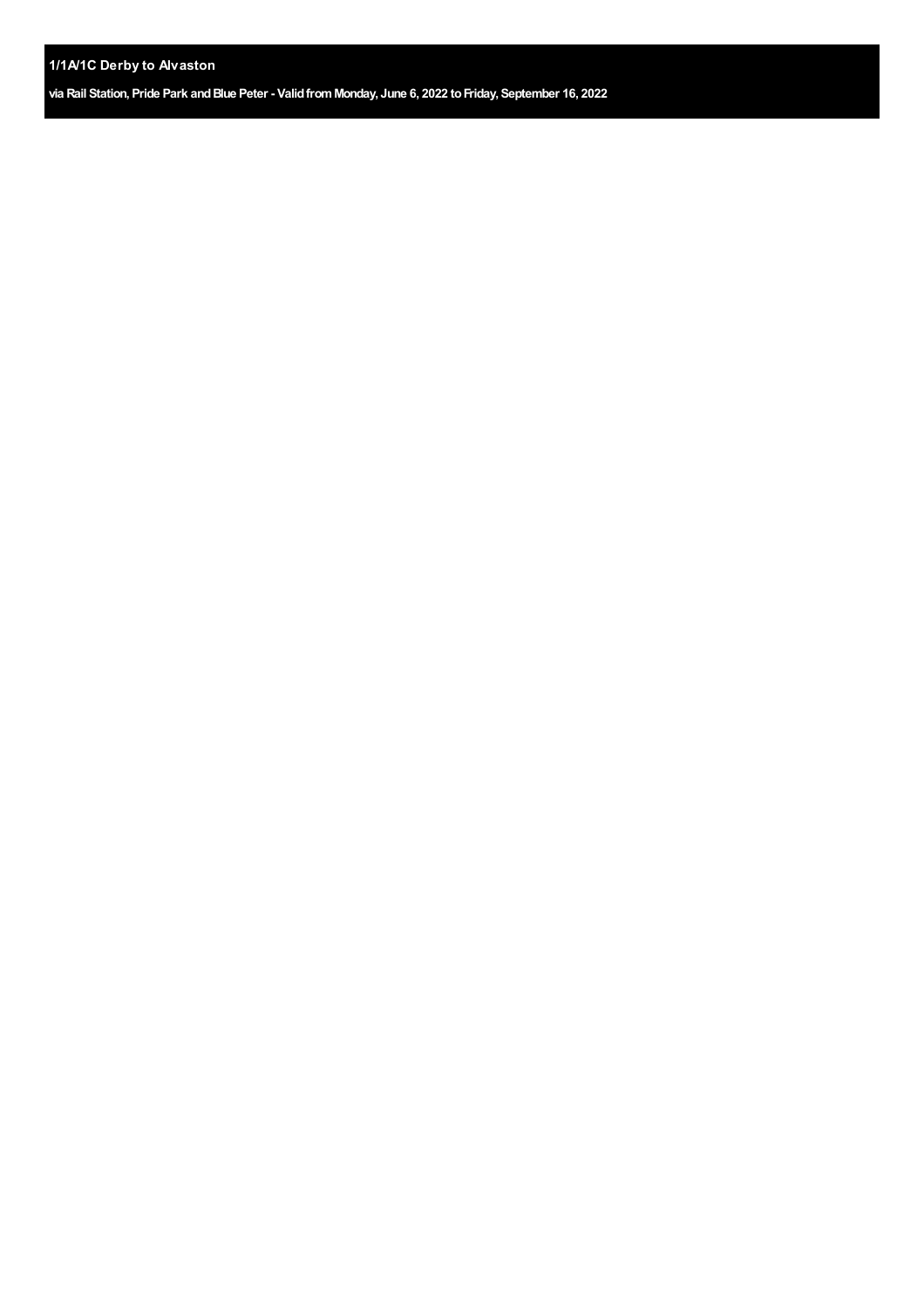## **Monday to Friday - Derby Morledge**

|                                                         | 1Α           | 1C                       | 1Α                       | 1Α                       | 1Α                                 | 1C                             | 1Α                                 | 1C                       | 1Α                       | 1Α                                         | 1C                       | 1Α                            | 1Α                       | 1C                       |                                  | 1Α                       | 1C                               | 1            | 1Α                                 | 1C   | 1                        | 1Α                       | 1C        |                          |                               | 1Α                       | 1C   |                                                      |
|---------------------------------------------------------|--------------|--------------------------|--------------------------|--------------------------|------------------------------------|--------------------------------|------------------------------------|--------------------------|--------------------------|--------------------------------------------|--------------------------|-------------------------------|--------------------------|--------------------------|----------------------------------|--------------------------|----------------------------------|--------------|------------------------------------|------|--------------------------|--------------------------|-----------|--------------------------|-------------------------------|--------------------------|------|------------------------------------------------------|
| Derby Bus Station                                       |              |                          |                          |                          |                                    |                                |                                    |                          |                          | 0720                                       |                          |                               | 0740                     |                          |                                  | 0800                     |                                  |              | 0825                               |      |                          | 0848                     |           |                          |                               | 0908                     |      |                                                      |
| Derby Bus Station                                       |              |                          |                          |                          |                                    | 0623                           |                                    | 0643                     |                          |                                            | 0700                     |                               |                          | 0715                     |                                  |                          | 0735                             |              |                                    | 0755 |                          | --                       | 0815      |                          |                               |                          | 0840 | -                                                    |
| <b>Derby Bus Station</b>                                |              |                          |                          |                          |                                    |                                |                                    |                          |                          |                                            |                          |                               |                          |                          | 0725                             |                          | --                               | 0745         |                                    | --   | 0805                     | -                        |           | 0830 0853                |                               |                          |      | 0913                                                 |
| Wilmorton Alvaston Park                                 |              | 0538                     | 0538 0558 0618           |                          |                                    |                                | 0633 0638 0653                     |                          | 0658                     |                                            | 0710                     | 0714                          |                          | 0725                     | 0735                             |                          | 0745                             | 0755         |                                    | 0805 | 0815                     | -                        | 0825      | 0840                     | 0903                          |                          | 0850 | 0923                                                 |
| <b>Boulton The Cornishman</b>                           |              |                          |                          |                          |                                    | 0646                           | $\overline{\phantom{a}}$           | 0706                     |                          | --                                         | 0724                     |                               | --                       | 0738                     | 0748                             | --                       | 0758                             | 0808         | --                                 | 0818 | 0828                     | $\overline{\phantom{a}}$ | 0838      | 0853                     | 0916                          | $\overline{\phantom{a}}$ | 0903 | 0936                                                 |
| <b>Boulton The Cornishman</b>                           |              |                          |                          | 0553 0613 0633           |                                    | $\overline{\phantom{a}}$       | 0653                               |                          | 0713 0747                |                                            | --                       | 0730                          | 0807                     |                          |                                  | 0827                     |                                  |              | 0852                               |      |                          | 0913                     |           |                          |                               | 0933                     |      |                                                      |
| <b>Wilmorton Conference Centre</b>                      |              |                          | 0606                     | 0626 0646                |                                    | 0701 0706                      |                                    | 0721                     | 0726                     | 0801                                       | 0741                     | 0744                          | 0821                     | 0756                     | --                               | 0841                     | 0816                             | -            | 0906 0836                          |      | --                       | 0926                     | 0856      |                          | --                            | 0946 0920                |      |                                                      |
| Pride Park Park-and-Ride                                |              |                          |                          |                          |                                    | 0706                           |                                    | 0726                     |                          | 0727                                       | 0746                     | --                            | 0747                     | 0801                     |                                  | 0807                     | 0821                             |              | 0832 0841                          |      | --                       | 0855                     | 0901      |                          |                               | 0915 0925                |      |                                                      |
| <b>Boulton Bracknell Drive</b>                          |              |                          |                          | 0546 0606 0626           |                                    |                                | 0646                               |                          | 0706                     | 0739                                       | --                       | 0722 0759                     |                          |                          |                                  | 0819                     |                                  |              | 0844                               |      |                          | 0906                     |           |                          |                               | 0926                     |      |                                                      |
| Derby Bus Station                                       | -−           |                          |                          |                          |                                    | 0715                           | $\overline{\phantom{a}}$           | 0735                     |                          |                                            | 0755                     | --                            |                          | 0815                     |                                  |                          | 0835                             |              | ۰.                                 | 0855 | ٠.                       | --                       | 0915      |                          |                               | -                        | 0935 |                                                      |
| <b>Wilmorton Ascot Drive</b>                            | 0512         | --                       |                          | 0607 0627 0647           |                                    | -                              | 0707                               | --                       | 0727                     | 0802                                       | -                        | 0745                          | 0822                     |                          | --                               | 0842                     | --                               |              | 0907                               | --   | --                       | 0927                     |           |                          |                               | 0947                     |      |                                                      |
| Derby Bus Station                                       | --           |                          | 0620                     | 0640 0700                |                                    | $\overline{\phantom{a}}$       | 0720                               | -                        | 0740                     | 0820                                       | --                       | 0800                          | 0840                     |                          |                                  | 0900                     |                                  |              | 0920                               |      |                          | 0940                     |           |                          |                               | 1000                     |      |                                                      |
| Derby Morledge                                          | 0525 0528    |                          |                          |                          |                                    |                                |                                    |                          |                          |                                            |                          |                               |                          |                          |                                  |                          |                                  |              |                                    |      |                          |                          |           |                          |                               |                          |      |                                                      |
|                                                         | 1Α           | 1C                       | 1C                       | 1                        | 1Α                                 | 1                              | 1Α                                 | 1C                       | 1                        | 1Α                                         | 1C                       | 1C                            | 1                        | 1Α                       | 1C                               | 1                        | 1Α                               | 1C           |                                    | 1Α   | 1                        | 1Α                       | 1C        |                          | 1А                            | 1C                       | 1C   | 1                                                    |
| Derby Bus Station                                       | 0928         |                          |                          |                          | 0948                               | --                             | 1008                               | -                        |                          | 1028                                       |                          |                               |                          | 1048                     | --                               |                          | 1108                             |              |                                    | 1128 | --                       | 1148                     |           |                          | 1208                          |                          |      |                                                      |
| Derby Bus Station                                       | −−           | 0903 0923                |                          | $\sim$                   |                                    |                                |                                    | 0943                     | -                        |                                            | 1003 1023                |                               | --                       | --                       | 1043                             | $\sim$                   | ш.                               | 1103         |                                    | --   |                          |                          | 1123      | $\overline{\phantom{a}}$ | --                            | 1143 1203                |      | $\overline{\phantom{a}}$                             |
| Derby Bus Station                                       | --           |                          |                          | 0933                     |                                    | 0953                           |                                    | $\overline{\phantom{a}}$ | 1013                     |                                            | --                       |                               | 1033                     |                          | --                               | 1053                     |                                  |              | 1113                               | --   | 1133                     |                          |           | 1153                     |                               |                          |      | 1213                                                 |
| <b>Wilmorton Avaston Park</b>                           |              |                          | 0913 0933 0943           |                          |                                    | 1003                           | --                                 | 0953                     | 1023                     | --                                         |                          | 1013 1033                     | 1043                     | $\overline{\phantom{a}}$ | 1053 1103                        |                          | $\overline{\phantom{a}}$         | 1113 1123    |                                    | --   | 1143                     | -                        | 1133 1203 |                          | $\overline{\phantom{a}}$      | 1153 1213 1223           |      |                                                      |
| <b>Boulton The Cornishman</b>                           | --           |                          | 0926 0946 0956           |                          |                                    | 1016                           | $\overline{\phantom{a}}$           | 1006                     | 1036                     | --                                         | 1026                     | 1046                          | 1056                     |                          | 1106 1116                        |                          | --                               | 1126 1136    |                                    | --   | 1156                     | -                        | 1146 1216 |                          |                               | 1206 1226 1236           |      |                                                      |
| <b>Boulton The Cornishman</b>                           | 0953         |                          |                          |                          | 1013                               |                                | 1033                               |                          |                          | 1053                                       |                          |                               |                          | 1113                     |                                  |                          | 1133                             |              |                                    | 1153 | --                       | 1213                     |           |                          | 1233                          |                          |      |                                                      |
| Wilmorton Conference Centre 1006 0941 1001              |              |                          |                          | $\overline{\phantom{a}}$ | 1026                               | $\overline{\phantom{a}}$       | 1046                               | 1021                     | $\overline{\phantom{a}}$ | 1106                                       | 1041 1101                |                               | -                        | 1126 1121                |                                  | --                       | 1146 1141                        |              | --                                 | 1206 | --                       | 1226                     | 1201      | -                        | 1246                          | 1221 1241                |      | -                                                    |
| Pride Park Park-and-Ride                                | 0935         | 0946                     | 1006                     |                          | 0955                               |                                | 1015                               | 1026                     | --                       | 1035                                       | 1046 1106                |                               | --                       |                          | 1055 1126                        | $\overline{\phantom{a}}$ | 1115 1146                        |              | --                                 | 1135 | $\overline{\phantom{a}}$ | 1155                     | 1206      |                          | 1215                          | 1226 1246                |      |                                                      |
| <b>Boulton Bracknell Drive</b>                          | 0946         |                          |                          |                          | 1006                               |                                | 1026                               |                          |                          | 1046                                       |                          |                               |                          | 1106                     |                                  |                          | 1126                             |              |                                    | 1146 | --                       | 1206                     |           |                          | 1226                          |                          |      |                                                      |
| Derby Bus Station                                       | ш.           | 0955                     | 1015                     |                          |                                    |                                |                                    | 1035                     |                          |                                            | 1055 1115                |                               |                          |                          | 1135                             |                          |                                  | 1155         |                                    |      |                          | --                       | 1215      |                          |                               | 1235 1255                |      |                                                      |
| <b>Wilmorton Ascot Drive</b>                            | 1007         | --                       |                          |                          | 1027                               |                                | 1047                               | -                        | -                        | 1107                                       |                          |                               |                          | 1127                     |                                  |                          | 1147                             |              |                                    | 1207 | --                       | 1227                     |           |                          | 1247                          |                          |      |                                                      |
| Derby Bus Station                                       | 1020         |                          |                          |                          | 1040                               | $\sim$                         | 1100                               |                          | --                       | 1120                                       | --                       |                               |                          | 1140                     | --                               |                          | 1200                             |              |                                    | 1220 |                          | 1240                     |           |                          | 1300                          |                          |      |                                                      |
| Derby Morledge                                          |              |                          |                          |                          |                                    |                                |                                    |                          |                          |                                            |                          |                               |                          |                          |                                  |                          |                                  |              |                                    |      |                          |                          |           |                          |                               |                          |      |                                                      |
|                                                         | 1Α           | 1                        | 1Α                       | 1C                       | 1                                  | 1Α                             | 1C                                 | 1                        | 1Α                       | 1C                                         | 1C                       | 1                             | 1Α                       | 1C                       | 1                                | 1Α                       | 1                                | 1Α           | 1C                                 | 1    | 1Α                       | 1C                       | 1C        | 1                        | 1Α                            | 1C                       | 1    | 1Α                                                   |
| Derby Bus Station                                       | 1228         | --                       | 1248                     |                          |                                    | 1308                           |                                    |                          | 1328                     |                                            |                          |                               | 1348                     |                          |                                  | 1408                     | --                               | 1428         |                                    |      | 1448                     |                          |           |                          | 1508                          |                          |      | 1528                                                 |
| Derby Bus Station                                       |              |                          |                          | 1223                     |                                    |                                | 1243                               | $\overline{\phantom{a}}$ | -                        | 1303                                       | 1323                     |                               | --                       | 1343                     |                                  |                          |                                  |              | 1403                               | ٠.   |                          | 1423                     | 1443      |                          |                               | 1503                     |      |                                                      |
| Derby Bus Station                                       | Ξ.           | 1233                     | $\overline{\phantom{a}}$ | --                       | 1253                               | -                              | -                                  | 1313                     | --                       |                                            | --                       | 1333                          | -                        | -                        | 1353                             | $\overline{\phantom{a}}$ | 1413                             | --           | --                                 | 1433 | --                       |                          |           | 1453                     | $\overline{\phantom{a}}$      | Ξ.                       | 1513 | -                                                    |
| Wilmorton Avaston Park                                  | --           | 1243                     |                          | 1233                     | 1303                               | $\overline{\phantom{a}}$       | 1253                               | 1323                     | --                       | 1313 1333                                  |                          | 1343                          | $\overline{\phantom{a}}$ | 1353                     | 1403                             | $\overline{\phantom{a}}$ | 1423                             | --           | 1413                               | 1443 | $\sim$                   | 1433                     | 1453      | 1503                     |                               | 1516                     | 1526 | -                                                    |
| <b>Boulton The Cornishman</b>                           | -            | 1256                     |                          | 1246                     | 1316                               |                                | 1306                               | 1336                     | -                        | 1326                                       | 1346                     | 1356                          | --                       | 1406                     | 1416                             |                          | 1436                             | --           | 1426                               | 1456 | --                       | 1446                     | 1506      | 1516                     |                               | 1529                     | 1539 |                                                      |
| <b>Boulton The Cornishman</b>                           | 1253         | --                       | 1313                     | --                       |                                    | 1333                           |                                    |                          | 1353                     |                                            |                          |                               | 1413                     |                          | --                               | 1433                     | $\overline{\phantom{a}}$         | 1453         |                                    | --   | 1513                     |                          |           |                          | 1536                          |                          |      | 1556                                                 |
| Wilmorton Conference Centre 1305                        |              | --                       | 1326                     | 1301                     | $\overline{\phantom{a}}$           | 1346 1321                      |                                    | -                        | 1406                     | 1341                                       | 1401                     | -                             | 1426                     | 1421                     | --                               | 1446                     | --                               | 1506         | 1441                               | --   | 1526                     | 1501                     | 1521      | --                       | 1549                          | 1544                     | -    | 1609                                                 |
| Pride Park Park-and-Ride                                | 1235         | --                       | 1255                     | 1306                     |                                    | 1315 1326                      |                                    |                          | 1335                     | 1346                                       | 1406                     |                               |                          | 1355 1426                | --                               | 1415                     | $\overline{\phantom{a}}$         |              | 1435 1446                          | -    | 1455                     | 1506                     | 1526      | --                       | 1516 1549                     |                          |      | 1536                                                 |
| <b>Boulton Bracknell Drive</b>                          | 1246         | --                       | 1306                     | --                       |                                    | 1326                           | --                                 |                          | 1346                     |                                            |                          |                               | 1406                     |                          |                                  | 1426                     | --                               | 1446         | --                                 | --   | 1506                     |                          |           |                          | 1529                          |                          | --   | 1549                                                 |
| Derby Bus Station                                       | --           |                          |                          | 1315                     |                                    |                                | 1335                               | -                        | --                       | 1355                                       | 1415                     |                               |                          | 1435                     |                                  |                          |                                  |              | 1455                               | -    |                          | 1515                     | 1535      |                          |                               | 1559                     |      |                                                      |
| <b>Wilmorton Ascot Drive</b>                            | 1306         | --                       | 1327                     |                          |                                    | 1347                           |                                    |                          | 1407                     |                                            |                          |                               | 1427                     |                          |                                  | 1447                     | --                               | 1507         |                                    | --   | 1527                     |                          |           |                          | 1550                          |                          |      | 1610                                                 |
| Derby Bus Station                                       | 1320         |                          | 1340                     |                          |                                    | 1400                           |                                    |                          | 1420                     |                                            |                          |                               | 1440                     |                          |                                  | 1500                     | $\overline{\phantom{a}}$         | 1520         |                                    | --   | 1540                     |                          |           |                          | 1603                          |                          |      | 1623                                                 |
| Derby Morledge                                          |              |                          |                          |                          |                                    |                                |                                    |                          |                          |                                            |                          |                               |                          |                          |                                  |                          |                                  |              |                                    |      |                          |                          |           |                          |                               |                          |      |                                                      |
|                                                         | 1            | 1Α                       | 1C                       | 1                        | 1Α                                 | 1C<br>$\overline{\phantom{a}}$ | 1Α                                 | 1C                       | 1                        | 1C                                         | 1                        | 1Α                            | 1Α                       | 1C                       |                                  |                          | 1Α                               | 1C<br>--     | 1Α                                 | 1C   | 1                        | 1C                       | 1         | 1Α<br>1813               | 1Α<br>1833                    | 1C<br>-                  | 1C   | 1Α<br>1903                                           |
| Derby Bus Station<br>Derby Bus Station                  | --           | 1548<br>--               | 1523                     | $\sim$                   | 1608<br>-                          | 1543                           | 1628<br>$\sim$                     | 1603                     | $\overline{\phantom{a}}$ | 1623                                       | -                        | 1648<br>--                    | 1708<br>--               | 1643                     | $\overline{\phantom{a}}$         | $\overline{\phantom{a}}$ | 1728<br>$\overline{\phantom{a}}$ | 1703         | 1748<br>$\overline{\phantom{a}}$   | 1723 | $\sim$                   | 1743                     |           | --                       |                               | 1803 1823                |      | $\overline{\phantom{a}}$                             |
| Derby Bus Station                                       | 1533         | $\sim$                   | $\sim$                   | 1553                     | -                                  |                                | --                                 | --                       | 1613                     | $\overline{\phantom{a}}$                   | 1633                     | $\overline{\phantom{a}}$      | -                        | -                        | 1653 1713                        |                          | $\sim$                           |              |                                    | --   | 1733                     | -                        | 1753      | $\overline{\phantom{a}}$ |                               |                          |      | -                                                    |
|                                                         |              |                          |                          |                          |                                    |                                |                                    |                          |                          |                                            |                          |                               |                          |                          |                                  |                          |                                  |              |                                    |      |                          | 1738 1748 1758 1805      |           |                          |                               |                          |      |                                                      |
| Wilmorton Avaston Park<br><b>Boulton The Cornishman</b> | 1546<br>1559 | $\sim$<br>$\sim$         | 1536 1606<br>1549 1619   |                          | $\sim$<br>$\overline{\phantom{a}}$ | 1556<br>1609                   | $\overline{\phantom{a}}$<br>$\sim$ |                          |                          | 1616 1626 1636 1648<br>1629 1639 1649 1703 |                          | $\overline{\phantom{a}}$<br>- | -<br>-                   |                          | 1658 1708 1728<br>1713 1723 1743 |                          | $\sim$<br>--                     | 1718<br>1733 | $\overline{\phantom{a}}$<br>$\sim$ |      |                          | 1753 1803 1813 1819      |           | $\overline{\phantom{a}}$ | $\overline{\phantom{a}}$<br>- | 1813 1833<br>1826 1846   |      | $\overline{\phantom{a}}$<br>$\overline{\phantom{a}}$ |
| <b>Boulton The Cornishman</b>                           | $\sim$       | 1616                     |                          | −−                       | 1636                               |                                | 1656                               |                          |                          |                                            |                          | 1719 1739                     |                          |                          |                                  |                          |                                  | $\sim$       |                                    |      |                          |                          |           | 1838 1858                |                               |                          |      |                                                      |
| <b>Wilmorton Conference Centre</b>                      | $\sim$       | 1629 1604                |                          | $\overline{\phantom{a}}$ | 1649 1624 1709 1644                | $\overline{\phantom{a}}$       |                                    |                          | -                        | 1704                                       | $\overline{\phantom{a}}$ | 1733 1753 1728                |                          |                          | $\sim$                           | $\sim$                   | 1759                             |              | 1819<br>1813 1748 1833 1808        |      | $\sim$                   | 1828                     | -         |                          | 1851 1911 1841 1901 1941      |                          |      | 1928                                                 |
| Pride Park Park-and-Ride                                | Ξ.           | 1556 1609                |                          | $\blacksquare$           | 1616 1629 1636                     |                                |                                    | 1649                     | --                       | 1709                                       | --                       | 1658 1718 1733                |                          |                          |                                  |                          |                                  |              | 1738 1753 1758 1813                |      | $\overline{\phantom{a}}$ | 1833                     | -         | 1820 1840                |                               | 1846 1906                |      | 1910                                                 |
| <b>Boulton Bracknell Drive</b>                          | ۰.           | 1609                     | $\sim$                   | Ξ.                       | 1629                               | -                              | 1649                               |                          |                          |                                            | --                       | 1711 1731                     |                          |                          | --                               | $\sim$                   | 1751                             | $\sim$       | 1811                               | --   | --                       | -                        | -         | 1831 1851                |                               |                          |      | 1921                                                 |
| Derby Bus Station                                       |              | --                       | 1618                     | $\sim$                   | $\overline{\phantom{a}}$           | 1638                           | $\overline{\phantom{a}}$           | 1658                     | $\overline{\phantom{a}}$ | 1718                                       |                          |                               | --                       | 1743                     | --                               |                          | --                               | 1803         | $\overline{\phantom{a}}$           | 1823 | $\overline{\phantom{a}}$ | 1843                     |           |                          |                               | 1855 1915                |      | $\sim$                                               |
| <b>Wilmorton Ascot Drive</b>                            | −−           | 1630                     |                          |                          | 1650                               | -                              | 1710                               |                          |                          |                                            |                          | 1734 1754                     |                          |                          |                                  |                          | 1814                             |              | 1834                               |      |                          |                          |           | 1852 1912                |                               |                          |      | 1942                                                 |
| Derby Bus Station                                       | --           | 1643                     | $\sim$                   | --                       | 1703                               | $\sim$                         | 1723                               |                          |                          |                                            | --                       | 1748 1808                     |                          |                          |                                  | $\overline{\phantom{a}}$ | 1828                             | --           | 1848                               |      |                          |                          |           | 1905 1925                |                               |                          |      | 1955                                                 |
| Derby Morledge                                          |              |                          |                          |                          |                                    |                                |                                    |                          |                          |                                            |                          |                               |                          |                          |                                  |                          |                                  |              |                                    |      |                          |                          |           |                          |                               |                          |      |                                                      |
|                                                         | 1C           | 1Α                       | 1C                       | 1A                       | 1C                                 | 1A                             | 1C                                 | 1A                       | 1C                       | 1C                                         | 1Α                       | 1C                            | 1A                       | 1C                       | 1C                               | 1C                       |                                  |              |                                    |      |                          |                          |           |                          |                               |                          |      |                                                      |
| Derby Bus Station                                       | --           | 1933                     | $\overline{\phantom{a}}$ | 2003                     | $\overline{\phantom{a}}$           | 2033                           | --                                 | 2103                     |                          | --                                         | 2133                     | $\overline{\phantom{a}}$      | 2203                     |                          |                                  |                          |                                  |              |                                    |      |                          |                          |           |                          |                               |                          |      |                                                      |
| Derby Bus Station                                       | 1848         | $\overline{\phantom{a}}$ | 1918                     | $\overline{\phantom{a}}$ | 1948                               | $\overline{\phantom{a}}$       | 2018                               | $\overline{\phantom{a}}$ | 2048 2118                |                                            | $\overline{\phantom{a}}$ | 2148                          | $\overline{\phantom{a}}$ |                          | 2218 2248 2318                   |                          |                                  |              |                                    |      |                          |                          |           |                          |                               |                          |      |                                                      |
| Derby Bus Station                                       |              |                          |                          |                          |                                    |                                |                                    |                          |                          |                                            |                          |                               |                          |                          |                                  |                          |                                  |              |                                    |      |                          |                          |           |                          |                               |                          |      |                                                      |
| <b>Wilmorton Avaston Park</b>                           | 1858         | $\overline{\phantom{a}}$ | 1928                     | $\overline{\phantom{a}}$ | 1958                               | $\overline{\phantom{a}}$       | 2028                               | -                        | 2058 2128                |                                            | --                       | 2158                          | $\overline{\phantom{a}}$ |                          | 2228 2258 2328                   |                          |                                  |              |                                    |      |                          |                          |           |                          |                               |                          |      |                                                      |
| <b>Boulton The Cornishman</b>                           | 1911         | --                       | 1941                     | $\overline{\phantom{a}}$ | 2011                               | -                              | 2041                               | $\overline{\phantom{a}}$ | 2111 2141                |                                            | -                        | 2211                          | $\overline{\phantom{a}}$ |                          | 2241 2311 2341                   |                          |                                  |              |                                    |      |                          |                          |           |                          |                               |                          |      |                                                      |
| <b>Boulton The Cornishman</b>                           | $\sim$       | 1958                     | $\sim$                   | 2028                     | $\overline{\phantom{a}}$           | 2058                           | $\overline{\phantom{a}}$           | 2128                     | $\overline{\phantom{a}}$ | $\sim$                                     | 2158                     | $\sim$                        | 2228                     |                          |                                  |                          |                                  |              |                                    |      |                          |                          |           |                          |                               |                          |      |                                                      |

| <b>Boulton The Cornishman</b>                                                                               |        | -- 1958 | $\sim$ | 2028                                                                     |  | -- 2058 -- 2128 -- |               |  | $-2158 - 2228 -$                      |           |  |
|-------------------------------------------------------------------------------------------------------------|--------|---------|--------|--------------------------------------------------------------------------|--|--------------------|---------------|--|---------------------------------------|-----------|--|
| Wilmorton Conference Centre 1926 2011 1956 2041 2026 2111 2056 2141 2126 2156 2212 2226 2242 2256 2328 2358 |        |         |        |                                                                          |  |                    |               |  |                                       |           |  |
| Pride Park Park-and-Ride                                                                                    |        |         |        | 1931 1940 2001 2010 2031 2040 2101 2110 2131 2201 2140 2231 2210 2301 -- |  |                    |               |  |                                       |           |  |
| <b>Boulton Bracknell Drive</b>                                                                              | - 1    | 1951    |        | $-2021$                                                                  |  |                    |               |  | -- 2051 -- 2121 -- -- 2151 -- 2221 -- |           |  |
| Derby Bus Station                                                                                           | 1940   | $\sim$  |        | 2010 - 2040 - 2110 - 2140 2210 - 2240                                    |  |                    |               |  |                                       | $-2310 -$ |  |
| <b>Wilmorton Ascot Drive</b>                                                                                |        | 2012    |        | -- 2042 -- 2112 -- 2142 -- --                                            |  |                    |               |  |                                       |           |  |
| Derby Bus Station                                                                                           | $\sim$ | 2025    | $\sim$ | 2055                                                                     |  | $-2125 - 2155 -$   | $\sim$ $\sim$ |  |                                       |           |  |
| Derby Morledge                                                                                              |        |         |        |                                                                          |  |                    |               |  |                                       |           |  |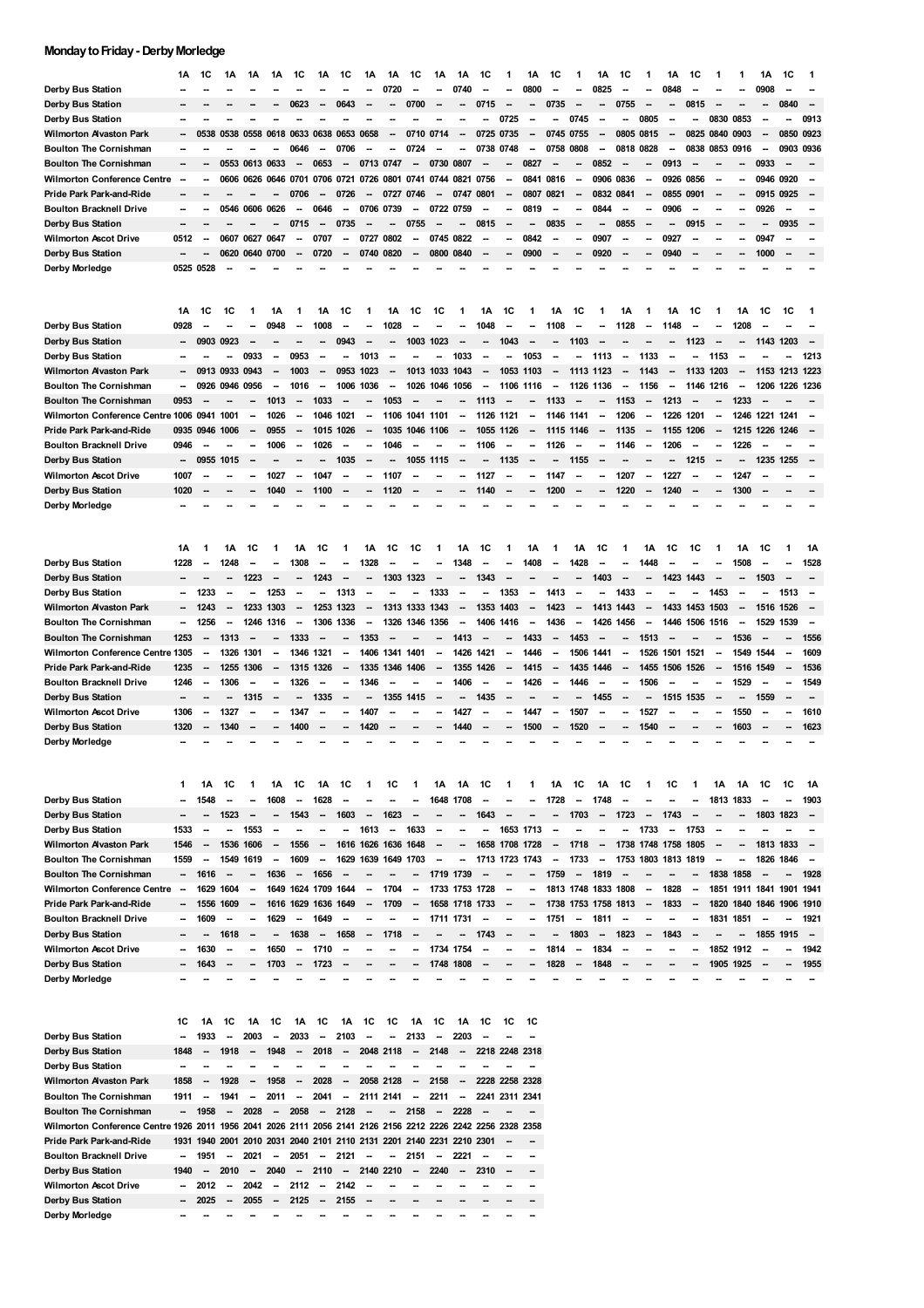## **MondaytoFriday- DerbyBus Station**

| Boulton The Cornishman -- -- -- -- -- 0748 0808 0828 0853 0916                                                                               |  |  |  |  |                                                   | 36 56 16 |  |  |  |  |  |  | 1456 1516 1539 1559 1619 1639 1703 1723 1743 1803 1819 |  |
|----------------------------------------------------------------------------------------------------------------------------------------------|--|--|--|--|---------------------------------------------------|----------|--|--|--|--|--|--|--------------------------------------------------------|--|
| Boulton Crayford Road -- - 0658 0718 0735 0751 0811 0831 0856 0918 Then 38 58 18 Dast 1458 1518 1541 1601 1621 1641 1705 1725 1746 1806 1822 |  |  |  |  |                                                   |          |  |  |  |  |  |  |                                                        |  |
| Boulton Field Lane - - 0659 0719 0736 0753 0813 0833 0858 0920 at 40 00 20 each 1500 1520 1543 1603 1623 1643 1706 1727 1748 1808 1824       |  |  |  |  |                                                   |          |  |  |  |  |  |  |                                                        |  |
| Boulton The Cornishman - - 0703 0723 0740 0757 0817 0837 0902 0923 these 43 03 23 hour 1503 1523 1546 1606 1626 1646 1709 1730 - - -         |  |  |  |  |                                                   |          |  |  |  |  |  |  |                                                        |  |
| Wilmorton Ascot Drive 0637 0657 0717 0737 0755 0812 0832 0852 0917 0937 Mins 57 17 37 Until 1517 1537 1600 1620 1640 1700 1724 1744 - - -    |  |  |  |  |                                                   |          |  |  |  |  |  |  |                                                        |  |
| Derby Bus Station                                                                                                                            |  |  |  |  | 0650 0710 0730 0750 0810 0830 0850 0910 0930 0950 | 10 30 50 |  |  |  |  |  |  | 1530 1550 1613 1633 1653 1713 1738 1758 - - - -        |  |

## **Saturday- DerbyBus Station**

|                                                                                                                                                                        | 1Α             | 1Α | 1Α | 1C     | 1Α                       | 1C                                 | 1Α                       | 1Α          | 1C          | 1A                       | 1A                       | 1C .             | 1A      | 1C     | 1A                       | 1C     | 1A       | 1C                       | 1A                       | 1C     | 1A      | 1C                       | 1A                       | 1C                       | 1A     | 1C                       | 1A 1C                                                                                     |         |
|------------------------------------------------------------------------------------------------------------------------------------------------------------------------|----------------|----|----|--------|--------------------------|------------------------------------|--------------------------|-------------|-------------|--------------------------|--------------------------|------------------|---------|--------|--------------------------|--------|----------|--------------------------|--------------------------|--------|---------|--------------------------|--------------------------|--------------------------|--------|--------------------------|-------------------------------------------------------------------------------------------|---------|
| Derby Bus Station                                                                                                                                                      |                |    |    |        |                          |                                    |                          | 0833        | $\sim$      | -                        | 0853                     | $\sim$           | 0913    | $\sim$ | 0933                     |        | $-0953$  | $\sim$                   | 1013                     | $\sim$ | 1033    | $\overline{\phantom{a}}$ | 1053                     | $\sim$                   | 1113   | $\overline{\phantom{a}}$ | $1133 -$                                                                                  |         |
| Derby Bus Station                                                                                                                                                      |                |    |    | 0723   | $\overline{\phantom{a}}$ | 0743                               | $\overline{\phantom{a}}$ | $\sim$      | 0803        | $\overline{\phantom{a}}$ | $\overline{\phantom{a}}$ | 0823             | $\sim$  | 0843   | $\overline{\phantom{a}}$ | 0903   | $\sim$   | 0923                     | $\overline{\phantom{a}}$ | 0943   | $\sim$  | 1003                     | $\overline{\phantom{a}}$ | 1023                     | $\sim$ | 1043                     | $\sim$                                                                                    | 1103    |
| <b>Wilmorton Avaston Park</b>                                                                                                                                          |                |    |    |        |                          | 0638 0658 0718 0733 0743 0753 0803 |                          |             | $-08130823$ |                          | $\sim$                   | 0833             | $\sim$  | 0853   | $\sim$                   | 0913   | $\sim$   | 0933                     | $\sim$                   | 0953   | $\sim$  | 1013                     | $\overline{\phantom{a}}$ | 1033                     | $\sim$ | 1053                     | $\sim$                                                                                    | 1113    |
| <b>Boulton The Cornishman</b>                                                                                                                                          |                |    |    | 0746   | $\overline{\phantom{a}}$ | 0806                               | $\overline{\phantom{a}}$ |             | $-0826$     | $\sim$                   | $\sim$                   | 0846             | $\sim$  | 0906   | $\sim$                   | 0926   | $\sim$   | 0946                     | $\sim$                   | 1006   |         | 1026                     | $\sim$                   | 1046 -                   |        | 1106                     |                                                                                           | -- 1126 |
| <b>Boulton Bracknell Drive</b>                                                                                                                                         | 0646 0706 0726 |    |    | $\sim$ | 0751                     | $\overline{\phantom{a}}$           |                          | 0811 0851   | $\sim$      | 0831                     | 0911                     |                  | - 0931  |        | -- 0951                  |        | -- 1011  | $\sim$                   | 1031                     | $\sim$ | 1051    | $\sim$                   | 1111                     | $\sim$                   | 1131   | $\overline{\phantom{a}}$ | $1151 -$                                                                                  |         |
| <b>Boulton The Cornishman</b>                                                                                                                                          | 0653 0713 0733 |    |    |        | $-0758$                  | $\sim$                             |                          | 0818 0858   | $\sim$      |                          |                          | 0838 0918 - 0938 |         |        | - 0958                   |        | -- 1018  | $\sim$                   | 1038                     | $\sim$ | 1058    | $\sim$                   | 1118 –                   |                          | 1138   | $\sim$                   | $1158 -$                                                                                  |         |
| Wilmorton Conference Centre 0706 0726 0746 0801 0811 0821 0831 0911 0841 0851 0931 0901 0951 0921 1011 0941 1031 1001 1051 1021 1111 1041 1131 1101 1151 1121 1211 141 |                |    |    |        |                          |                                    |                          |             |             |                          |                          |                  |         |        |                          |        |          |                          |                          |        |         |                          |                          |                          |        |                          |                                                                                           |         |
| <b>Pride Park Park-and-Ride</b>                                                                                                                                        |                |    | -- | 0806   | $\sim$                   | 0826                               | $\sim$                   | 0840 0846 - |             |                          |                          |                  |         |        |                          |        |          |                          |                          |        |         |                          |                          |                          |        |                          | 0900 0906 0920 0926 0940 0946 1000 1006 1020 1026 1040 1046 1100 1106 1120 1126 1140 1146 |         |
| Derby Bus Station                                                                                                                                                      |                |    | -- | 0815   | $\sim$                   | 0835                               | $\overline{\phantom{a}}$ |             | $-0855$     | $\sim$                   | $\sim$                   | 0915             | $\sim$  | 0935   | $\sim$                   | 0955   | $\sim$   | 1015                     | $\sim$                   | 1035 – |         | 1055                     |                          | - 1115 -                 |        | 1135                     |                                                                                           | $-1155$ |
| <b>Wilmorton Ascot Drive</b>                                                                                                                                           | 0707 0727 0747 |    |    | $\sim$ | 0812                     | $\overline{\phantom{a}}$           |                          | 0832 0912   | $\sim$      | 0852 0932                |                          |                  | $-0952$ |        | $-1012$                  |        | $- 1032$ | $\overline{\phantom{a}}$ | 1052                     |        | $-1112$ | $\sim$                   | 1132                     | $\sim$                   | 1152   | $\overline{\phantom{a}}$ | $1212 -$                                                                                  |         |
| Derby Bus Station                                                                                                                                                      | 0720 0740 0800 |    |    | -      | 0825                     | $\sim$                             |                          | 0845 0925   | -           | 0905 0945                |                          | $\sim$           | 1005    | $\sim$ | 1025                     | $\sim$ | 1045     | $\sim$                   | 1105                     | $\sim$ | 1125    | $\overline{\phantom{a}}$ | 1145                     | $\overline{\phantom{a}}$ | 1205   | $\sim$                   | $1225 -$                                                                                  |         |

|                                                                                                                                                          | 1Α     | 1C      | 1A     | 1C      | 1Α       | 1C                       | 1A                       | 1C     | 1A                       | 1C       | 1A     | 1C 1A 1C    |         |          | 1A 1C           |          | 1A      | 1C                       | 1A                       | 1C     | 1A 1C                    |                          | 1A                       | 1C                       | 1A     | 1C                       | 1A 1C                                                                                                                                       |        |
|----------------------------------------------------------------------------------------------------------------------------------------------------------|--------|---------|--------|---------|----------|--------------------------|--------------------------|--------|--------------------------|----------|--------|-------------|---------|----------|-----------------|----------|---------|--------------------------|--------------------------|--------|--------------------------|--------------------------|--------------------------|--------------------------|--------|--------------------------|---------------------------------------------------------------------------------------------------------------------------------------------|--------|
| Derby Bus Station                                                                                                                                        | 1153   | $\sim$  | 1213   | $\sim$  | 1233     | $\overline{\phantom{a}}$ | 1253                     | $\sim$ | 1313                     | $\sim$   | 1333   |             | - 1353  |          | - 1413          |          | -- 1433 | $\overline{\phantom{a}}$ | 1453                     | $\sim$ | 1513                     | $\overline{\phantom{a}}$ | 1533                     | $\overline{\phantom{a}}$ | 1553   | $\overline{\phantom{a}}$ | 1613 –                                                                                                                                      |        |
| Derby Bus Station                                                                                                                                        |        | $-1123$ |        | $-1143$ | $\sim$   | 1203                     | $\overline{\phantom{a}}$ | 1223   | $\sim$                   | 1243     | $\sim$ | 1303        | $\sim$  | 1323     | $\sim$          | $1343 -$ |         | 1403                     | $\overline{\phantom{a}}$ | 1423   | <b>Contract Contract</b> | 1443                     | $\sim$                   | $1503 -$                 |        | 1523                     | $\sim$                                                                                                                                      | 1543   |
| <b>Wilmorton Alvaston Park</b>                                                                                                                           |        | $-1133$ | $\sim$ | 1153    | $\sim$   | 1213                     | $\overline{\phantom{a}}$ | 1233   | $\sim$                   | 1253     | $\sim$ | 1313        | $\sim$  | 1333     | $\sim$          | 1353     | $\sim$  | 1413                     | $\sim$                   | 1433   | $\sim$                   | 1453                     | $\overline{\phantom{a}}$ | 1513 –                   |        | 1533                     | $\sim$                                                                                                                                      | 1553   |
| <b>Boulton The Cornishman</b>                                                                                                                            |        | $-1146$ | $\sim$ | 1206    | $\sim$   | 1226                     | $\sim$                   | 1246   | ---                      | $1306 -$ |        | 1326        |         | $- 1346$ | <b>Contract</b> | 1406 -   |         | 1426                     | <b>Contract</b>          |        | 1446 -- 1506             |                          | $\sim$                   | 1526 –                   |        |                          | 1546 - 1606                                                                                                                                 |        |
| <b>Boulton Bracknell Drive</b>                                                                                                                           | 1211   | $\sim$  | 1231   | $\sim$  | 1251     | $\sim$                   | 1311                     | $\sim$ | 1331                     | $\sim$   | 1351   |             | - 1411  | $\sim$   | 1431            |          | -- 1451 | $\sim$                   | 1511                     | $\sim$ | 1531                     | $\sim$                   | 1551                     | $\overline{\phantom{a}}$ | 1611   | $\overline{\phantom{a}}$ | 1631 –                                                                                                                                      |        |
| <b>Boulton The Cornishman</b>                                                                                                                            | 1218   | $\sim$  | 1238   |         | $- 1258$ | $\sim$                   | $1318 - 1338 -$          |        |                          |          |        | 1358 - 1418 |         |          | -- 1438 -- 1458 |          |         |                          | 1518 - 1538              |        |                          | $\sim$                   | 1558                     | $\sim$                   | 1618   | $\sim$                   | $1638 -$                                                                                                                                    |        |
| Wilmorton Conference Centre 1231 1201 1251 1221 1311 1241 1331 1301 1351 1321 1411 1341 1431 1401 1451 1421 1511 1441 1531 1501 1551 1521 1611 1541 1631 |        |         |        |         |          |                          |                          |        |                          |          |        |             |         |          |                 |          |         |                          |                          |        |                          |                          |                          |                          |        |                          | 1601 1651 1621                                                                                                                              |        |
| <b>Pride Park Park-and-Ride</b>                                                                                                                          |        |         |        |         |          |                          |                          |        |                          |          |        |             |         |          |                 |          |         |                          |                          |        |                          |                          |                          |                          |        |                          | 1200 1206 1220 1226 1240 1246 1300 1306 1320 1326 1340 1346 1400 1406 1420 1426 1440 1446 1500 1506 1520 1526 1540 1546 1600 1606 1620 1626 |        |
| <b>Derby Bus Station</b>                                                                                                                                 | $\sim$ | 1215    | $\sim$ | 1235    | $\sim$   | 1255                     | $\overline{\phantom{a}}$ | 1315   | $\overline{\phantom{a}}$ | 1335     | $\sim$ | 1355        | $\sim$  | 1415     | $\sim$          | 1435     | $\sim$  | 1455                     | $\overline{\phantom{a}}$ | 1515   | $\sim$                   | 1535                     | $\sim$                   | 1555                     | $\sim$ | 1615                     |                                                                                                                                             | - 1635 |
| <b>Wilmorton Ascot Drive</b>                                                                                                                             | 1232   | $\sim$  | 1252   | $\sim$  | 1312     | $\sim$                   | 1332                     | $\sim$ | 1352                     | $\sim$   | 1412   |             | $-1432$ |          | $-1452$         |          | $-1512$ | $\overline{\phantom{a}}$ | 1532                     | $\sim$ | 1552                     | $\overline{\phantom{a}}$ | 1612                     | $\sim$                   | 1632   | $\overline{\phantom{a}}$ | $1652 -$                                                                                                                                    |        |
| Derby Bus Station                                                                                                                                        | 1245   | $\sim$  | 1305   | $\sim$  | 1325     | $\sim$                   | 1345                     | $\sim$ | 1405                     | $\sim$   | 1425   | $\sim$      | 1445    | $\sim$   | 1505            | $\sim$   | 1525    | $\sim$                   | 1545                     | $\sim$ | 1605                     | $\overline{\phantom{a}}$ | 1625                     | $\sim$                   | 1645   | $\overline{\phantom{a}}$ | 1705 –                                                                                                                                      |        |

|                                                                                                                                                                         | 1Α                      | 1C      | 1A     | 1C             | 1A      | 1C   |                             |      | 1A 1C 1A 1C |        |        |               |             |            | 1A 1C 1A 1C 1C 1A 1C 1A 1C                                     |         |        |      | 1A 1C              | 1A     | 1C       |                                 | 1A 1C 1C |           | 1A 1C                                                                                                                                       |         |
|-------------------------------------------------------------------------------------------------------------------------------------------------------------------------|-------------------------|---------|--------|----------------|---------|------|-----------------------------|------|-------------|--------|--------|---------------|-------------|------------|----------------------------------------------------------------|---------|--------|------|--------------------|--------|----------|---------------------------------|----------|-----------|---------------------------------------------------------------------------------------------------------------------------------------------|---------|
| Derby Bus Station                                                                                                                                                       | 1633                    | $\sim$  | 1653   |                | -- 1713 |      | -- 1733 -- 1753 --          |      |             |        |        |               | 1813 - 1833 |            | - - 1903 -                                                     |         |        |      | 1933 - 2003 - 2033 |        |          | $-2103 -$                       |          |           | $-2133 -$                                                                                                                                   |         |
| Derby Bus Station                                                                                                                                                       |                         | $-1603$ | $\sim$ | 1623           | $\sim$  | 1643 | $\sim$                      | 1703 |             | - 1723 |        | -- 1743       | $\sim$      |            | 1803 1823 -- 1848                                              |         | $\sim$ | 1918 | -- 1948            | $\sim$ | $2018 -$ |                                 |          | 2048 2118 | $-2148$                                                                                                                                     |         |
| Wilmorton Alvaston Park                                                                                                                                                 |                         | $-1613$ | $\sim$ | 1633           | $\sim$  | 1653 | $\sim$                      | 1713 | $\sim$      |        |        | 1733 - 1753 - |             |            | 1813 1833 -- 1858                                              |         | $\sim$ |      | 1928 -- 1958       | $\sim$ | 2028     | $\sim$                          |          | 2058 2128 | - 2158                                                                                                                                      |         |
| <b>Boulton The Cornishman</b>                                                                                                                                           |                         | -- 1626 | $\sim$ | 1646           | $\sim$  | 1706 |                             |      |             |        |        |               |             |            | -- 1726 -- 1746 -- 1806 -- 1826-1846 -- 1911 --                |         |        |      | 1941 -- 2011       |        |          |                                 |          |           | $-2041 - 21112141 - 2211$                                                                                                                   |         |
| <b>Boulton Bracknell Drive</b>                                                                                                                                          | 1651 - 1711             |         |        |                | -- 1731 |      | - 1751 - 1811 - 1831 - 1851 |      |             |        |        |               |             |            | -- -- 1921 --                                                  |         |        |      |                    |        |          | 1951 -- 2021 -- 2051 -- 2121 -- |          |           | $-2151 -$                                                                                                                                   |         |
| <b>Boulton The Cornishman</b>                                                                                                                                           |                         |         |        |                |         |      |                             |      |             |        |        |               |             |            | 1658 - 1718 - 1738 - 1758 - 1818 - 1838 - 1858 - - 1928 -      |         |        |      |                    |        |          | 1958 - 2028 - 2058 - 2128 -     |          |           | $-2158 -$                                                                                                                                   |         |
| Wilmorton Conference Centre 1711 1641 1731 1701 1751 1721 1811 1741 1831 1801 1851 1821 1911 1841 1901 1941 1926 2011 1956 2041 2026 2111 2056 2141 2126 2156 2212 2226 |                         |         |        |                |         |      |                             |      |             |        |        |               |             |            |                                                                |         |        |      |                    |        |          |                                 |          |           |                                                                                                                                             |         |
| Pride Park Park-and-Ride                                                                                                                                                |                         |         |        |                |         |      |                             |      |             |        |        |               |             |            |                                                                |         |        |      |                    |        |          |                                 |          |           | 1640 1646 1700 1706 1720 1726 1740 1746 1800 1806 1820 1826 1840 1846 1906 1910 1931 1940 2001 2010 2031 2040 2101 2110 2131 2201 2140 2231 |         |
| Derby Bus Station                                                                                                                                                       |                         | -- 1655 | $\sim$ | 1715           | $\sim$  | 1735 | $\sim$                      | 1755 | $\sim$      | 1815   | $\sim$ | 1835          | $\sim$      | 1855 1915  |                                                                | -- 1940 | $\sim$ | 2010 | -- 2040            |        | $-2110$  | $\sim$                          |          | 2140 2210 |                                                                                                                                             | $-2240$ |
| <b>Wilmorton Ascot Drive</b>                                                                                                                                            | 1712 -- 1732 -- 1752 -- |         |        |                |         |      | 1812 - 1832 -               |      |             |        |        |               |             |            | 1852 - 1912 -- - 1942 -- 2012 -- 2042 -- 2112 -- 2142 -- -- -- |         |        |      |                    |        |          |                                 |          |           |                                                                                                                                             |         |
| Derby Bus Station                                                                                                                                                       | 1725                    | $\sim$  | 1745   | <b>Service</b> | 1805    |      | - 1825 - 1845 - 1905 - 1925 |      |             |        |        |               |             | $\sim 100$ | -- 1955 -- 2025 -- 2055 -- 2125                                |         |        |      |                    |        |          | - 2155 -                        |          |           |                                                                                                                                             |         |

|      |      |           | 1C                                                                                                                |
|------|------|-----------|-------------------------------------------------------------------------------------------------------------------|
| 2203 | --   |           |                                                                                                                   |
|      |      |           |                                                                                                                   |
|      |      |           |                                                                                                                   |
|      |      |           |                                                                                                                   |
| 2221 |      |           |                                                                                                                   |
| 2228 |      |           |                                                                                                                   |
|      |      |           |                                                                                                                   |
|      |      |           |                                                                                                                   |
|      | 2310 |           |                                                                                                                   |
|      |      |           |                                                                                                                   |
|      |      |           |                                                                                                                   |
|      |      | 2210 2301 | 1A 1C 1C<br>2218 2248 2318<br>2228 2258 2328<br>2241 2311 2341<br>Wilmorton Conference Centre 2242 2256 2328 2358 |